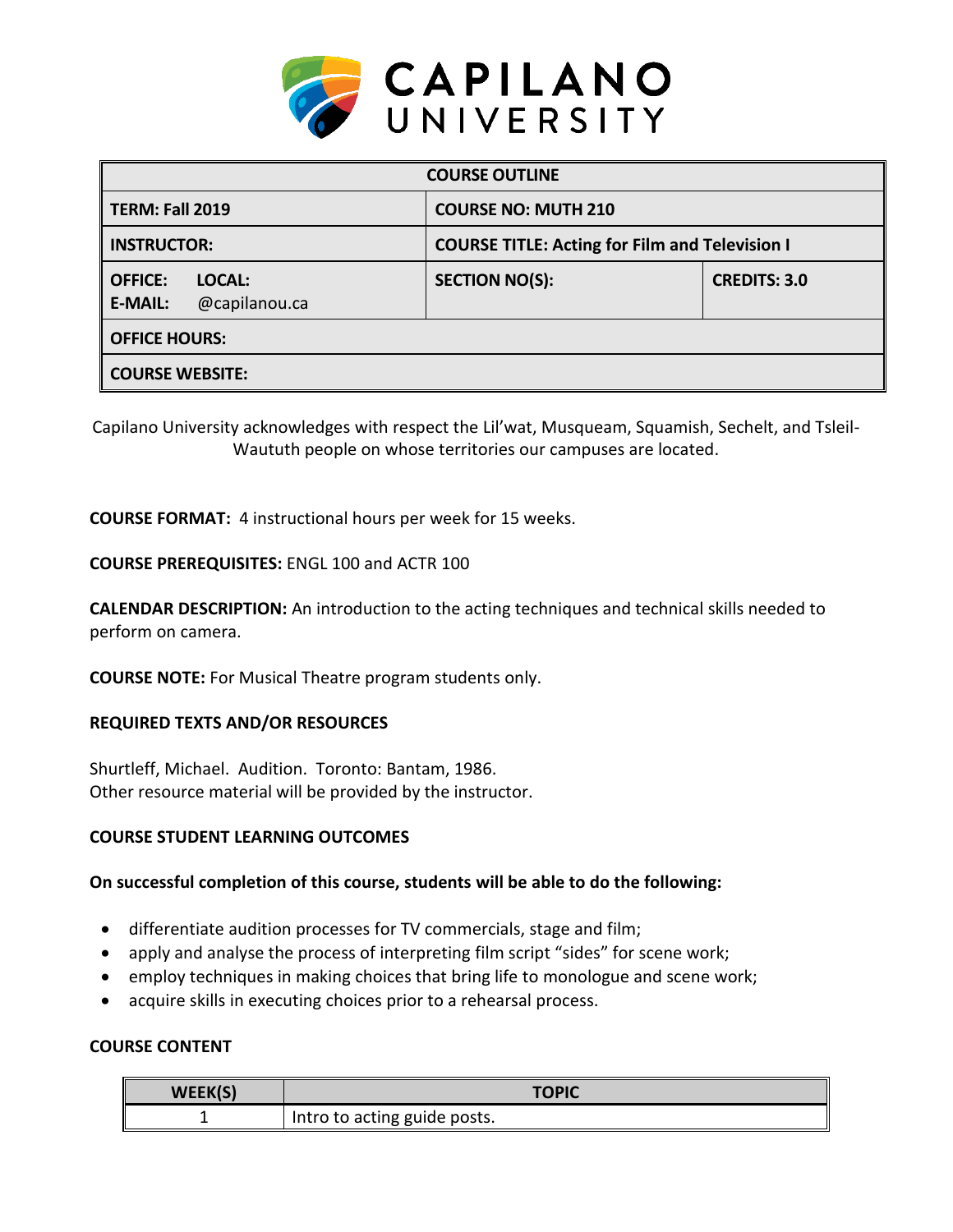|           | On camera exercises                                                   |
|-----------|-----------------------------------------------------------------------|
| $2 - 3$   | Eye-lines, scale of performance and close-up in a Cold Read situation |
| 4         | Select Scene #1 and Workshop                                          |
| $5 - 6$   | Scene #1 shoot. Approach paper due                                    |
| $7 - 8$   | Monologues and personal story work.                                   |
| 9         | Select Scene #2 and workshop                                          |
| $10 - 11$ | Scene # 2 shoot. Approach paper due.                                  |
| $12 - 14$ | <b>Commercials and Mock Audition.</b>                                 |
| 15        | <b>Review and Commentary</b>                                          |

| <b>EVALUATION PROFILE:</b>                             |      |
|--------------------------------------------------------|------|
| Assignments $(X 7)^*$                                  | 75%  |
| Professionalism Reports (X2) (see below for details)** | 25%  |
| Total                                                  | 100% |

| <b>*ASSIGNMENTS</b>              | <b>Week</b> | %   |
|----------------------------------|-------------|-----|
| 1. Cold Reads                    | $1 - 3$     | 15  |
| 2. Scene Work #1                 | $4 - 6$     | 15  |
| 3. Approach Paper                |             |     |
| 4. Monologue work                | $7 - 8$     | 10  |
| 5. Scene Work # 2                | $9 - 11$    | 15  |
| 6. Approach Paper                |             |     |
| 7. Commercials and Mock Audition | $12 - 14$   | 10  |
| <b>TOTAL</b>                     |             | 75% |

### **\*ASSIGNMENTS:**

1. Cold Reads (15%): The successful demonstration of cold reading techniques

2. Scene #1 (15%): The performance of a series of assigned scenes which demonstrates understanding and integration of studied choices when analyzing a scene.

3. Approach paper # 1 (5%): The approach paper is a written scene analysis.

4. Monologue Work (10%): Successful performance of a monologue using authentic and fully realized character work.

5. Scene #2 (15%): The performance of a series of assigned scenes which demonstrates understanding and integration of studied choices when analyzing a scene.

6. Approach paper # 2 (5%): The approach paper is a written scene analysis.

7. Commercials and Mock Audition (10%): Successful performance of acting techniques used in television commercial production.

# **\*\*PROFESSIONALISM REPORTS: (25%)**

1. Professionalism Report #1: (10%) Students will receive a mid-term progress report.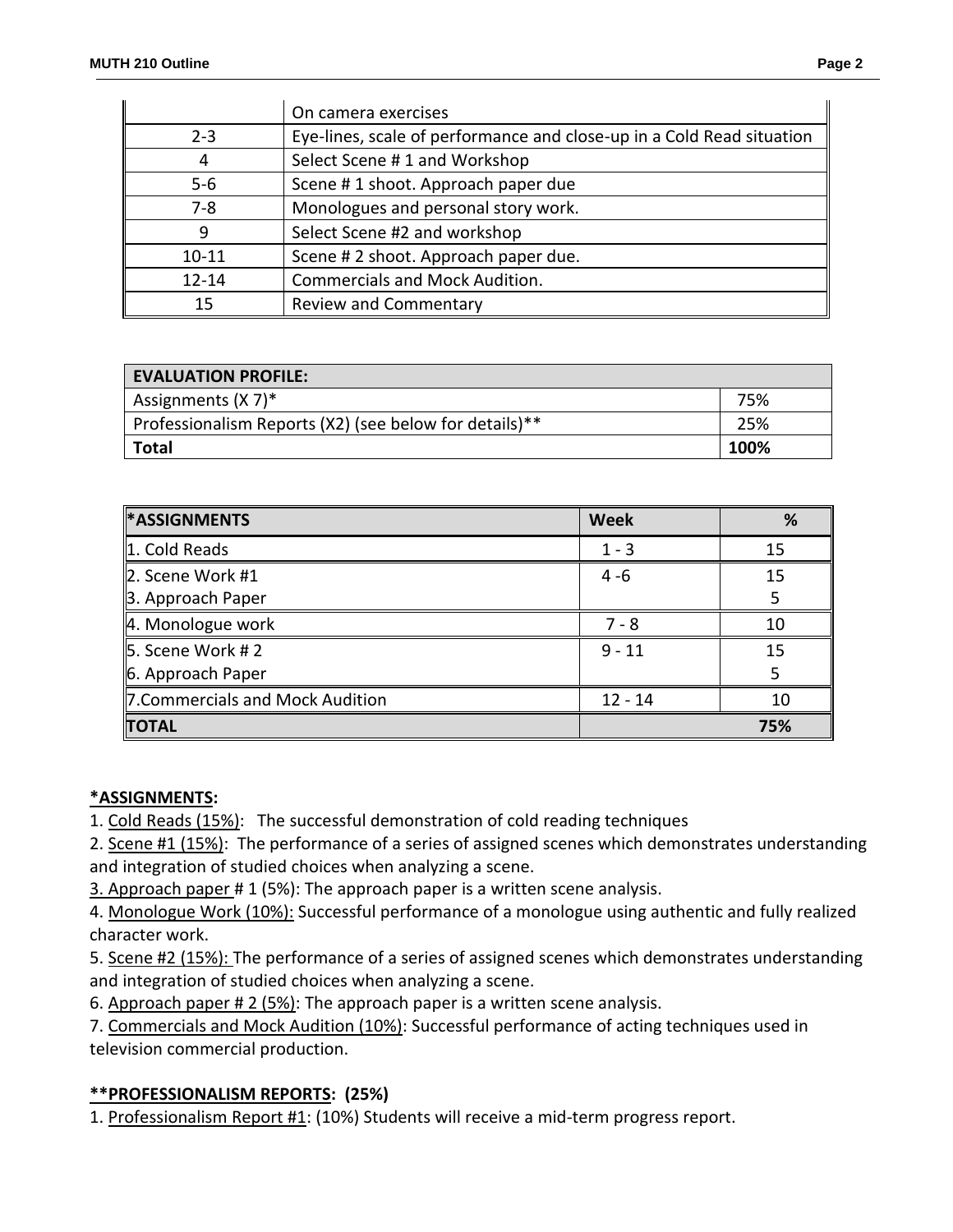2. Professionalism Report #2: (15%) The end-of-term Professional Behaviour Reports are reviewed by Theatre Department audition committees. Student evaluation is based on demonstrating professional behaviour as outlined in the Theatre Department *Standards for Professional Behaviour* in Program Operational Details (see below).

#### **GRADING PROFILE**

|  |                                        | $A+ = 90-100$ $B+ = 77-79$ $C+ = 67-69$ $D = 50-59$ |  |
|--|----------------------------------------|-----------------------------------------------------|--|
|  |                                        | $A = 85-89$ $B = 73-76$ $C = 63-66$ $F = 0-49$      |  |
|  | $A- = 80-84$ $B- = 70-72$ $C- = 60-62$ |                                                     |  |

#### **Incomplete Grades**

Grades of Incomplete "I" are assigned only in exceptional circumstances when a student requests extra time to complete their coursework. Such agreements are made only at the request of the student, who is responsible to determine from the instructor the outstanding requirements of the course.

#### **Late Assignments**

Assignments are due at the beginning of the class on the due date listed. If you anticipate handing in an assignment late, please consult with your instructor beforehand, but late assignments will lose marks.

### **Missed Exams/Quizzes/Labs etc.**

Make-up exams, quizzes and/or tests are given at the discretion of the instructor. They are generally given only in medical emergencies or severe personal crises. Some missed labs or other activities may not be able to be accommodated. Please consult with your instructor.

#### **Attendance**

Students are expected to attend all classes and associated activities.

#### **English Usage**

Students are expected to proofread all written work for any grammatical, spelling and stylistic errors. Instructors may deduct marks for incorrect grammar and spelling in written assignments.

### **Electronic Devices***:*

Students may not use electronic devices during class unless the instructor approves of the activity. Recording of class proceedings is prohibited. Students are expected to abide by university policy as stated in OP.604 *Acceptable Use and Security of Electronic Information and Technology*.

#### **On-line Communication**

Outside of the classroom, instructors will (if necessary) communicate with students using either their official Capilano University email or Moodle; please check both regularly. Official communication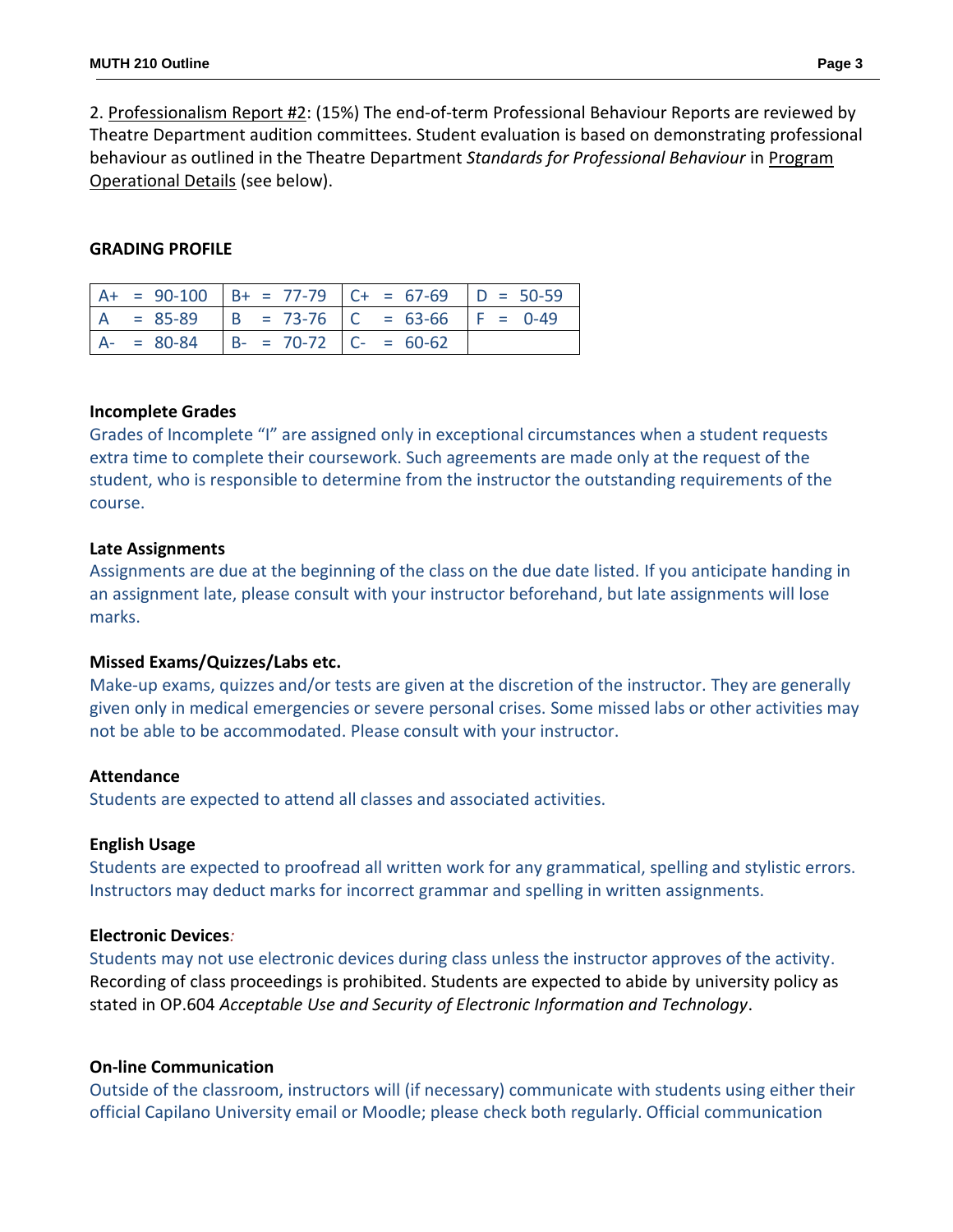between Capilano University and students is delivered to students' Capilano University email addresses only.

#### **UNIVERSITY OPERATIONAL DETAILS**

#### **Tools for Success**

Many services are available to support student success for Capilano University students. A central navigation point for all services can be found at:<https://www.capilanou.ca/student-life/>

#### **Capilano University Security: download the [CapU Mobile Safety App](https://www.capilanou.ca/student-life/support--wellness/safety--security/capu-safe-app/)**

#### **Policy Statement (S2009-06)**

Capilano University has policies on Academic Appeals (including appeal of final grade), Student Conduct, Academic Integrity, Academic Probation and other educational issues. These and other policies are available on the University website.

#### **Academic Integrity (S2017-05)**

Any instance of academic dishonesty or breach of the standards of academic integrity is serious and students will be held accountable for their actions, whether acting alone or in a group. See policy and procedures S2017-05 Academic Integrity for more information: [https://www.capilanou.ca/about](https://www.capilanou.ca/about-capu/governance/policies/)[capu/governance/policies/](https://www.capilanou.ca/about-capu/governance/policies/)

Violations of academic integrity, including dishonesty in assignments, examinations, or other academic performances, are prohibited and will be handled in accordance with the Student Academic Integrity Procedures.

**Academic dishonesty** is any act that breaches one or more of the principles of academic integrity. Acts of academic dishonesty may include but are not limited to the following types:

**Cheating**: Using or providing unauthorized aids, assistance or materials while preparing or completing assessments, or when completing practical work (in clinical, practicum, or lab settings), including but not limited to the following:

- Copying or attempting to copy the work of another during an assessment;
- Communicating work to another student during an examination;
- Using unauthorized aids, notes, or electronic devices or means during an examination;
- Unauthorized possession of an assessment or answer key; and/or,
- Submitting of a substantially similar assessment by two or more students, except in the case where such submission is specifically authorized by the instructor.

**Fraud**: Creation or use of falsified documents.

**Misuse or misrepresentation of sources**: Presenting source material in such a way as to distort its original purpose or implication(s); misattributing words, ideas, etc. to someone other than the original source; misrepresenting or manipulating research findings or data; and/or suppressing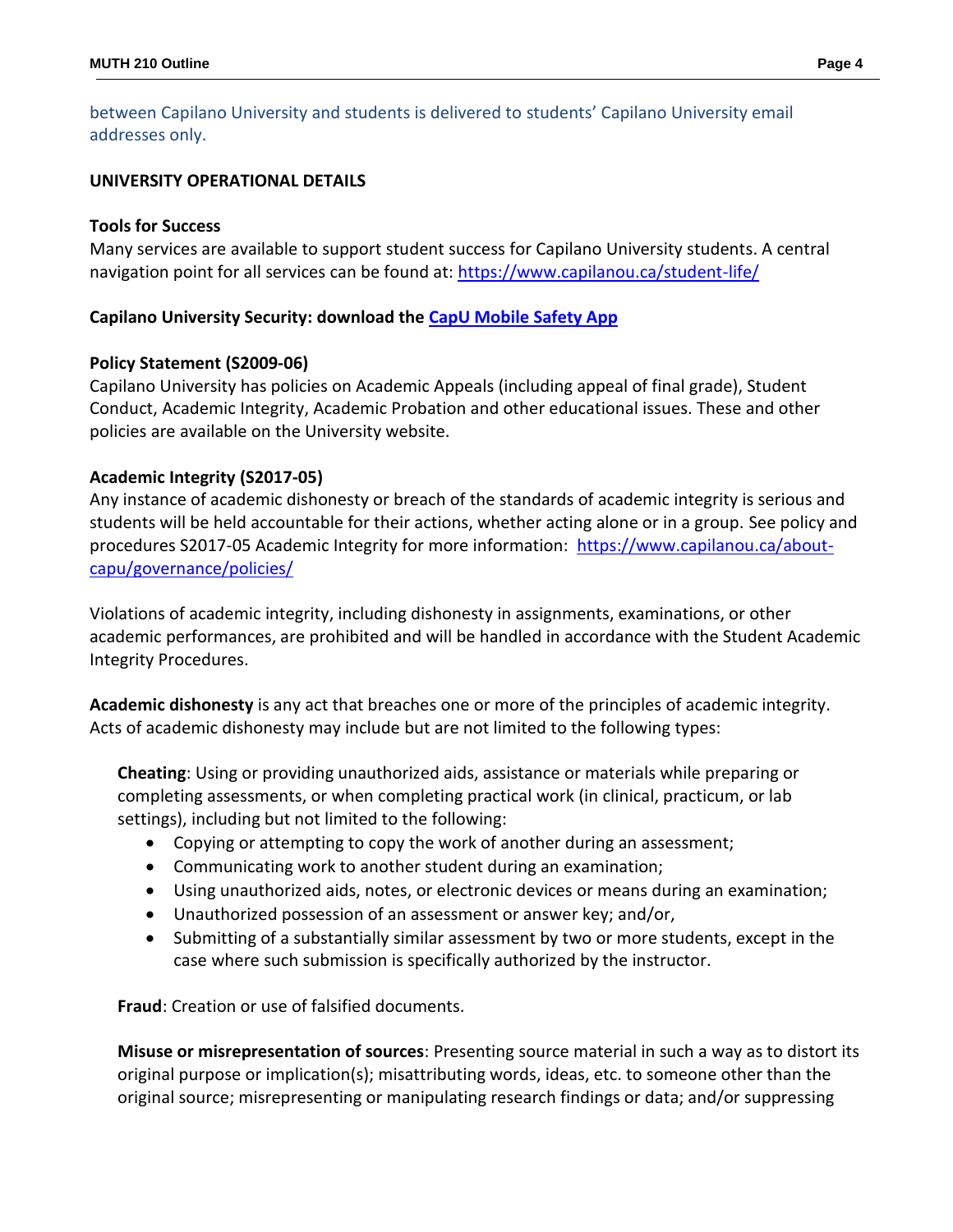aspects of findings or data in order to present conclusions in a light other than the research, taken as a whole, would support.

**Plagiarism**: Presenting or submitting, as one's own work, the research, words, ideas, artistic imagery, arguments, calculations, illustrations, or diagrams of another person or persons without explicit or accurate citation or credit.

**Self-Plagiarism**: Submitting one's own work for credit in more than one course without the permission of the instructors, or re-submitting work, in whole or in part, for which credit has already been granted without permission of the instructors.

**Prohibited Conduct**: The following are examples of other conduct specifically prohibited:

- Taking unauthorized possession of the work of another student (for example, intercepting and removing such work from a photocopier or printer, or collecting the graded work of another student from a stack of papers);
- Falsifying one's own and/or other students' attendance in a course;
- Impersonating or allowing the impersonation of an individual;
- Modifying a graded assessment then submitting it for re-grading; or,
- Assisting or attempting to assist another person to commit any breach of academic integrity.

### **Sexual Violence and Misconduct**

All Members of the University Community have the right to work, teach and study in an environment that is free from all forms of sexual violence and misconduct. Policy B401 defines sexual assault as follows:

Sexual assault is any form of sexual contact that occurs without ongoing and freely given consent, including the threat of sexual contact without consent. Sexual assault can be committed by a stranger, someone known to the survivor or an intimate partner.

Safety and security at the University are a priority and any form of sexual violence and misconduct will not be tolerated or condoned. The University expects all Students and Members of the University Community to abide by all laws and University policies, including B.401 Sexual Violence and Misconduct Policy and B.401.1 Sexual Violence and Misconduct Procedure (found on Policy page [https://www.capilanou.ca/about-capu/governance/policies/\)](https://www.capilanou.ca/about-capu/governance/policies/)

**Emergencies:** Students are expected to familiarise themselves with the emergency policies where appropriate and the emergency procedures posted on the wall of the classroom.

### **DEPARTMENT OR PROGRAM OPERATIONAL DETAILS**

### **PROFESSIONALISM: STANDARDS FOR PROFESSIONAL BEHAVIOUR**

Professional behaviour is essential in employment situations in professional theatre, film, and television. Professional behaviour combined with professional craft skills are the essential components that casting directors, directors, and producers consider when deciding to cast an actor.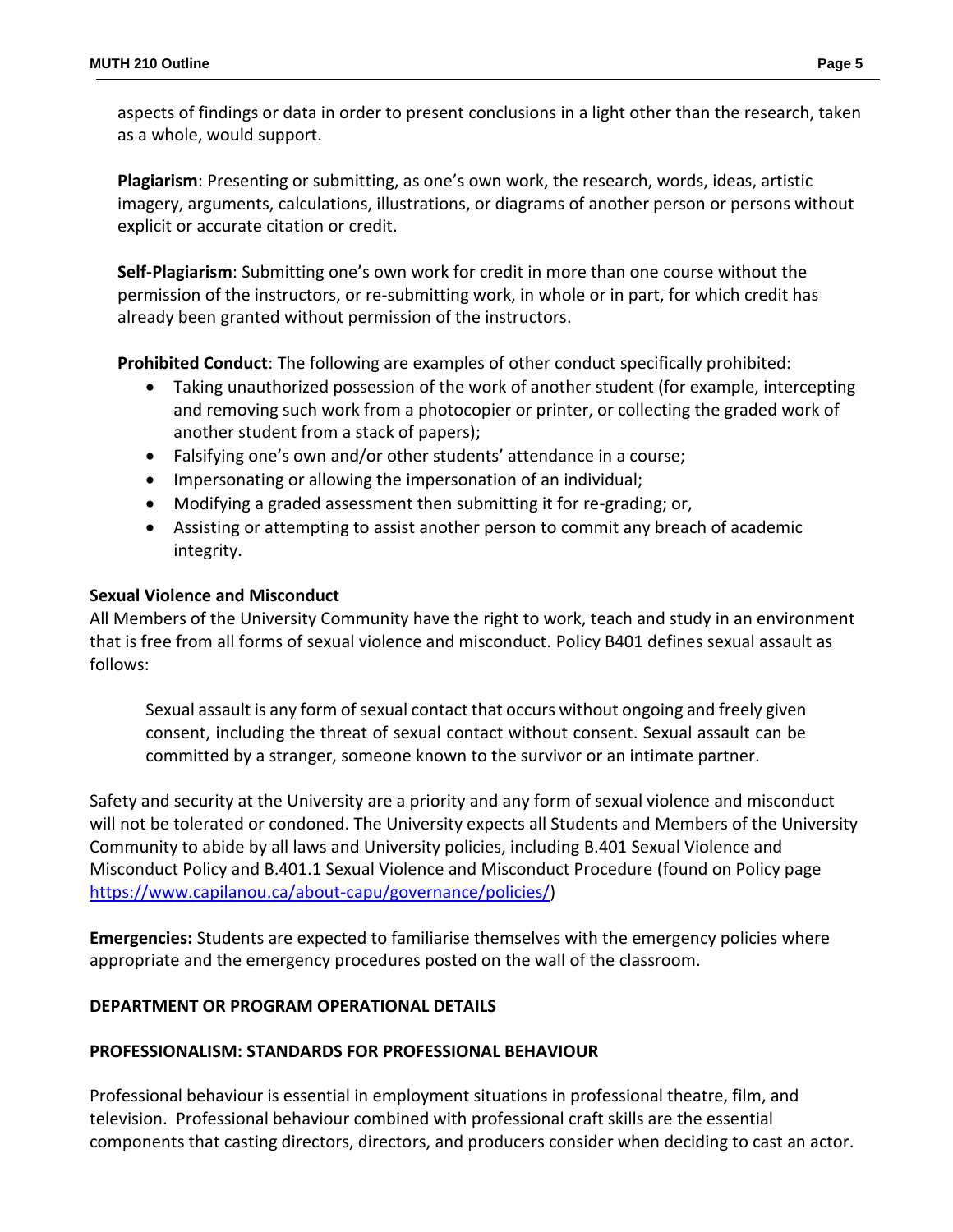Acknowledging this, the Theatre Department fosters professional behaviour by evaluating each student according to these standards.

In classes where professional behaviour forms part of the mark, students will be given interim reports in order to adjust behaviour that needs improvement. Students should be aware that directors consider the actor's professional behaviour reputation when casting. These standards indicate the behaviour that is expected in class, in rehearsal and performance situations, and in all interactions in the Theatre Department environment.

The desired behaviours are described below as "outcomes" which are followed by a list of criteria against which the student's behaviour will be measured.

## **1. Outcome: Creative Integrity**

### **Measurement Criteria: The student demonstrates**

- exploration by showing a willingness to do exercises or take direction designed to increase the boundaries of known skills.
- commitment by participating in rigorous rehearsal and performance activities without sacrificing class and studio work.
- self-motivation by integrating and applying knowledge from all disciplines studied to the tasks at hand (e.g., skills learned in Acting class are applied to show rehearsal, skills learned in Movement and Voice classes are applied to Acting class)
- inspiration by bringing new ideas personal work and to the ensemble

### **2. Outcome: Good Work habits**

### **Measurement Criteria: The student demonstrates**

- punctuality
- regular attendance
- proper attire for the following:
	- **acting classes:** clothing that makes the body neutral: dark-coloured or grey stretchy pants, and dark or grey non-logo t-shirts or sweatshirts. Clothing must cover the entire body.
	- **movement, voice, and dance classes:** dance wear
	- **all studio classes:** footwear is dance or rehearsal shoes
	- **not allowed in studio courses:** jeans, skirts, revealing clothing, outdoor footwear, and jewelry (unless part of a required costume)
	- **tech classes:** work clothes that can be covered with dirt, dust or paint; sturdy shoes; work gloves.
- good personal hygiene
- preparation for the task by arriving with expected equipment/material
- effective listening skills
- effective note taking and rehearsal notation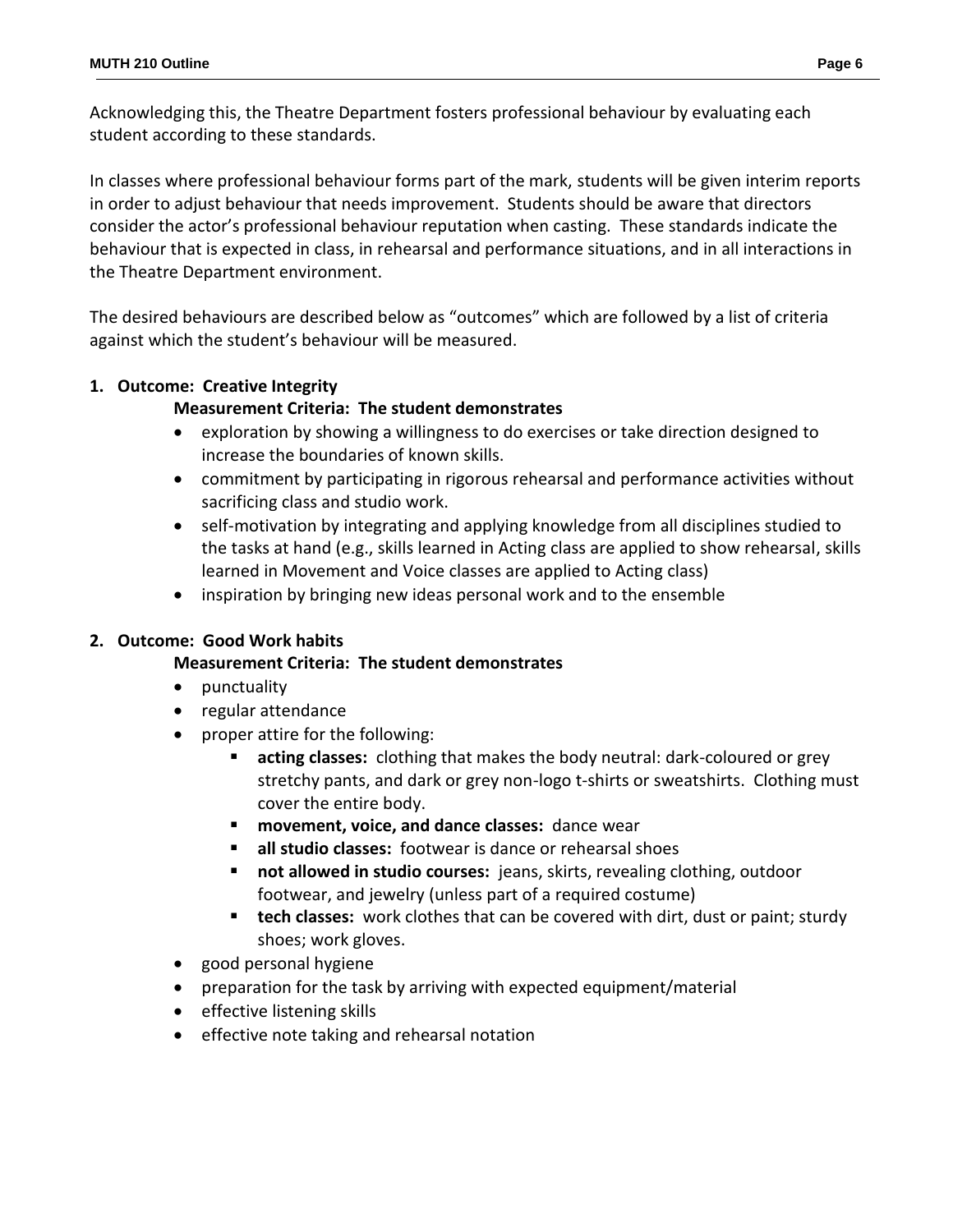### *3.* **Outcome: The Ability to work in hierarchal situations**

Students must work in both hierarchal and collaborative situations and must develop the discretion to know the difference.

## **Measurement Criteria: The student demonstrates**

- respect for authority
- appropriate response to direction
- respect for the work of others in supporting positions
- appropriate contribution to the work
- knowledge and use of the proper chain of authority

### **4. Outcome: Ability to Work in ensemble groups**

## **Measurement Criteria: The student demonstrates**

- reinforcement of others by verbally or nonverbally encouraging and supporting others and giving recognition for contribution
- openness and acceptance of others' ideas
- team work by using constructive means to overcome differences of opinion by searching for common ideas and compromising one's own opinion to complete the task
- active participation by contributing to group work
- peer development by reflecting on the work of others and offering sensitive, constructive observation and challenges when called upon
- leadership by proposing goals and tasks, initiating discussion and keeping the group focused and also leadership by example
- sensitivity to stigmas, multiculturalism, gender
- positive contribution to the energy of the ensemble

### **5. Outcome: Successful Time Management**

### **Measurement Criteria: The student**

- reads and follows schedules
- meets rehearsal deadlines such as line memorization
- has an organized approach to accomplishing tasks
- accomplishes tasks, assignments and projects on time
- respects the time of others by attending scheduled appointments, meetings, and rehearsals
- responds positively under high pressure demands

### **6. Outcome: Self–awareness, Self-care, Self-learning**

# **Measurement Criteria: The student demonstrates**

- a reflective practice which allows the student to be aware of the student's own competence
- an awareness of internal and external factors in one's personal life and how they can affect professional performance
- responsibility toward physical well being